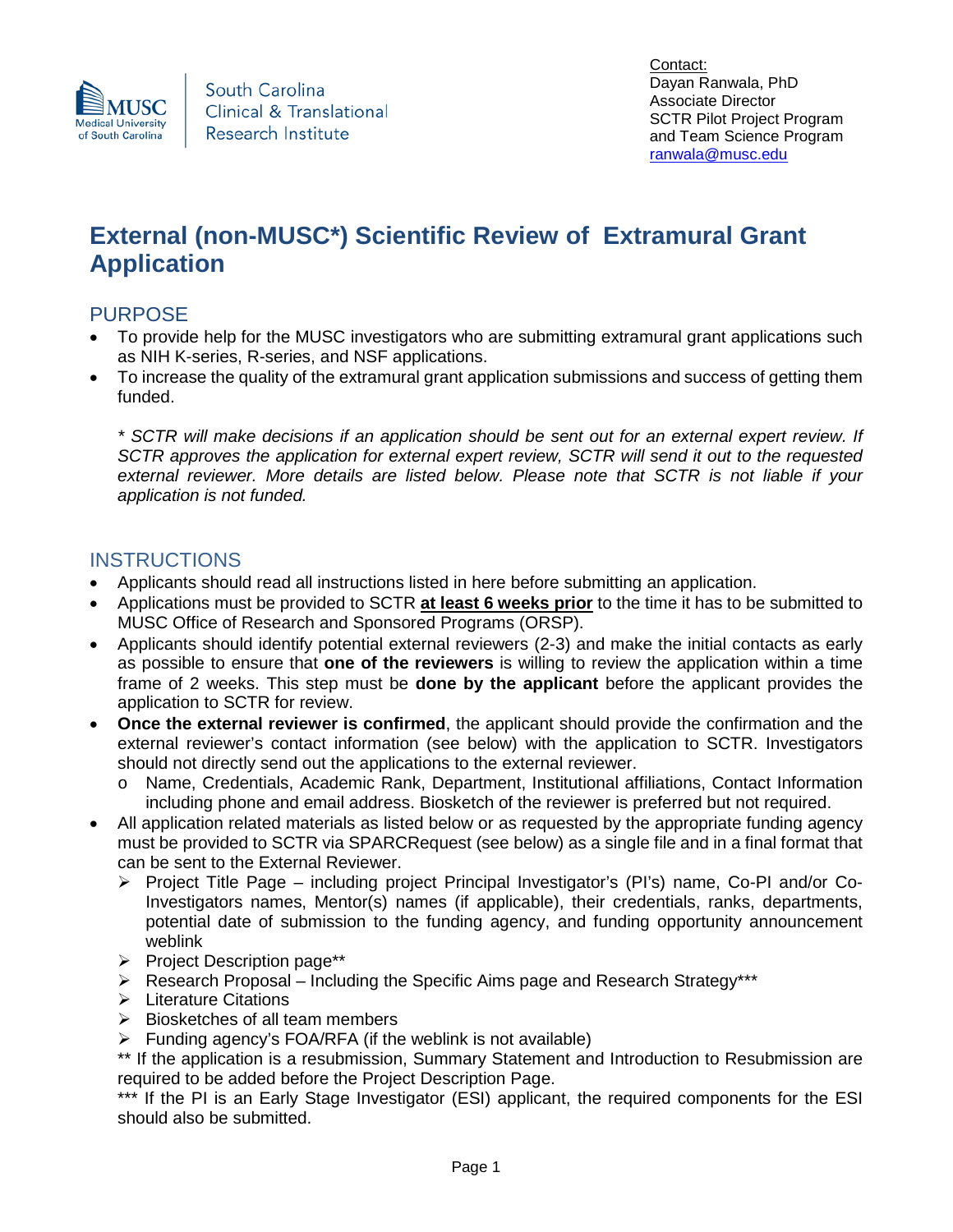#### **How to submit a SPARCRequest:**

*Please note that SPARCRequest system is undergoing some changes that may affect/change these steps slightly. If you need help, please contact Dayan Ranwala at [ranwala@musc.edu.](mailto:ranwala@musc.edu)* 

#### **Adding a 'Scientific Review of Extramural Grant Application' as a new SPARCRequest:**

- o Go to<https://sparc.musc.edu/> and log in with your MUSC net ID and password
- o Select 'South Carolina Clinical and Translational Research Institute (SCTR)' from the menu on the left
- o Select 'Scientific Review of Extramural Grant Application' from the drop-down menu (towards the bottom of the page)
- o Select 'External (non-MUSC) Scientific Review of Extramural Grant Application' from the Scientific Review of Extramural Grant Application page (towards the top of the page)
- o Select 'Add' to put the service in your cart
- o Choose 'Yes' when you receive the 'New or Existing' popup
- o Select 'continue' (on your right)
- o Log in with your MUSC net ID and password and then select 'New Research Study' (towards the middle of the page)
- o Complete all of the starred (\*) fields and then click 'Save'
	- Select 'Pending Funding' for the 'Proposal Funding Status' question
		- $\triangleright$  Select 'Potential Funding Source' from the drop down menu and fill in follow up questions as appropriate
		- $\triangleright$  Select 'Yes' or 'No', as it is appropriate for your proposed research, to see details for the 'Publish Study in Epic' question. Then select 'Yes or No' from the drop down menu (on your right)
		- $\triangleright$  Add primary PI's name at the bottom of the page where it is required, and click 'Save'
- o Review the information and then click 'Save and Continue' (bottom of the page, to your right)
- o Complete the 'Estimated Start Date' and 'Estimated End Date' fields (For example: 4/1/2020 to 3/31/2021)
- o Then move directly to 'Step 5' (listed on top of the page) by clicking the arrow to upload the application.
- o Select 'Add a Document'.
- o Select 'Other' from 'Document Type' drop down menu.
- o Write your file name as 'Last Name of the applicant\_Grant Type' (i.e. Smith\_R01 Application) where it is indicated as 'Please Specify'
- o 'Browse' and add you application under 'Document' and click 'Upload'
- o Click 'Save and Continue' (bottom of the page, to your right)
- o Review your request and click '**Submit Request**' (at the bottom of the page, to your right). This step must be completed to provide your application to SCTR and to receive a confirmation email from the SPARC system.

#### **Adding a 'Scientific Review of Extramural Grant Application' to an existing SPARCRequest:**

- o Go to<https://sparc.musc.edu/dashboard> and log in with your MUSC net ID and password
- o Select the appropriate Protocol ID from the list on your dashboard
- o Then click on 'Add/Modify Request' (middle of the page, towards your left)
- o From the 'Browse Service Catalog' (menu on the left) select 'South Carolina Clinical and Translational Research Institute (SCTR)'
- o Then select 'Scientific Review of Extramural Grant Application' from the drop-down menu (towards the middle of the page)
- o Select 'External (MUSC/ SCTR) Scientific Review of Extramural Grant Application' from the Scientific Review of Extramural Grant Application page (towards the top of the page)
- o Choose 'No' when you receive the 'New or Existing' popup.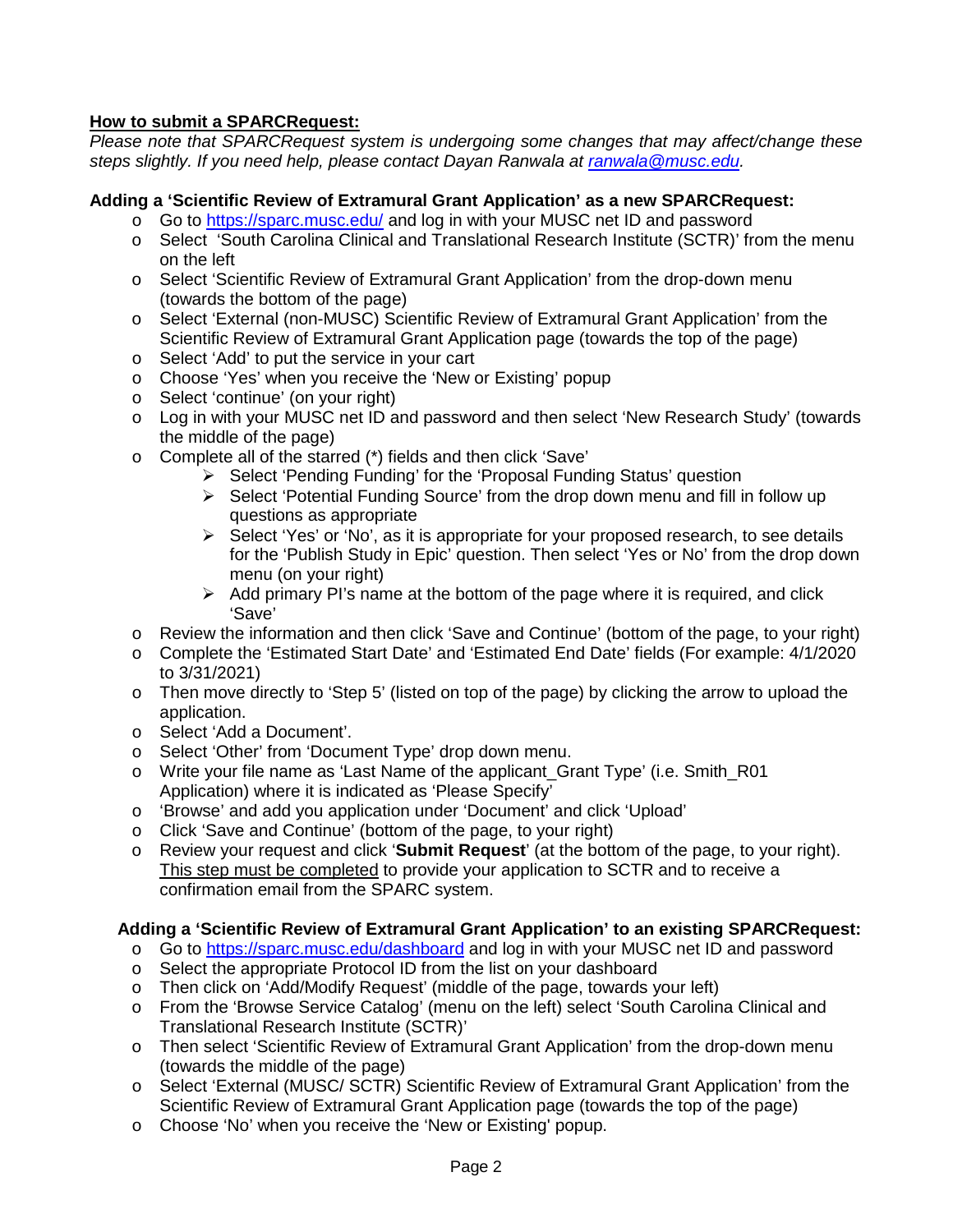- $\circ$  Then move directly to 'Step 5' (listed on top of the page) by clicking the arrow to upload the application.
- o Select 'Add a Document'.
- o Select 'Other' from 'Document Type' drop down menu.
- o Write your file name as 'Last Name of the applicant\_Grant Type' (i.e. Smith\_R01 Application) where it is indicated as 'Please Specify'
- o 'Browse' and add you application under 'Document' and click 'Upload'
- o Click 'Save and Continue' (bottom of the page, to your right)
- o Review your request and click '**Submit Request**' (at the bottom of the page, to your right). This step must be completed to provide your application to SCTR and to receive a confirmation email from the SPARC system.
- SCTR has to internally approve the application before sending out to the external reviewer.
- Please allow at least 2 weeks for the SCTR review.
- SCTR approval will be 'yes or no' answer for the external review and may include brief constructive comments.
- If there are no major review critiques to be addressed, SCTR will send the application to the external reviewer (as confirmed by the applicant) to review it within 2 weeks.
- If there are major review critiques to be addressed, applicants are requested to address the comments, as appropriate, and send back the revised application as a single file to SCTR (via email to Dayan Ranwala at [ranwala@musc.edu\)](mailto:ranwala@musc.edu) for re-review within a week. Applicants should address the comments within the application with tracking similar to the NIH guidelines. If you do not agree with the review comments, you should justify.
- SCTR will convey the decision to the applicant within 1-2 business days after receiving the revised application.
- If SCTR approves the application for external review, applicants should send the final application to SCTR (via email) as a single file and in a final format that can be sent to the External Reviewer.
- SCTR will send the application to the external reviewer (as confirmed by the applicant) to review it within 2 weeks.
- SCTR will send the external review critique to the applicant once it is received.
- SCTR will pay the external reviewer \$500 as an honorarium.
- *The external reviewer will have to fill and sign necessary forms and W-9 form as per MUSC guidelines to receive the honorarium.*

## RESOURCES AVAILABLE TO ASSIST WITH PROPOSAL DEVELOPMENTS

Applicants are strongly encouraged to obtain SCTR consultations before submission to strengthen the research proposal. The table below lists free consultations available from SCTR. Please visit <https://sparc.musc.edu/> to view consult descriptions and request those of interest. They are listed under the MUSC tab, and then under the SCTR tab on the left side of the screen.

| $\bullet$ | Biostatistics, Design & Epidemiology       |           | Nexus Research Coordination and Management          |
|-----------|--------------------------------------------|-----------|-----------------------------------------------------|
| $\bullet$ | SUCCESS Center: Grant Forms & Budget       |           | Self-service Research Data & Feasibility            |
|           | Services, Regulatory Services, Recruitment |           | Mobile Health and TACHL Center                      |
|           | Services, Research Navigation Services and | $\bullet$ | <b>Research Data Requests</b>                       |
|           | <b>Special Populations Navigation</b>      |           | <b>Biomedical Informatics Center</b>                |
| $\bullet$ | Community Engagement & Research            |           | Intellectual Property & Commercialization Resources |

Palmetto Profiles at<https://profiles.healthsciencessc.org/search/> is a resource for finding collaborators.